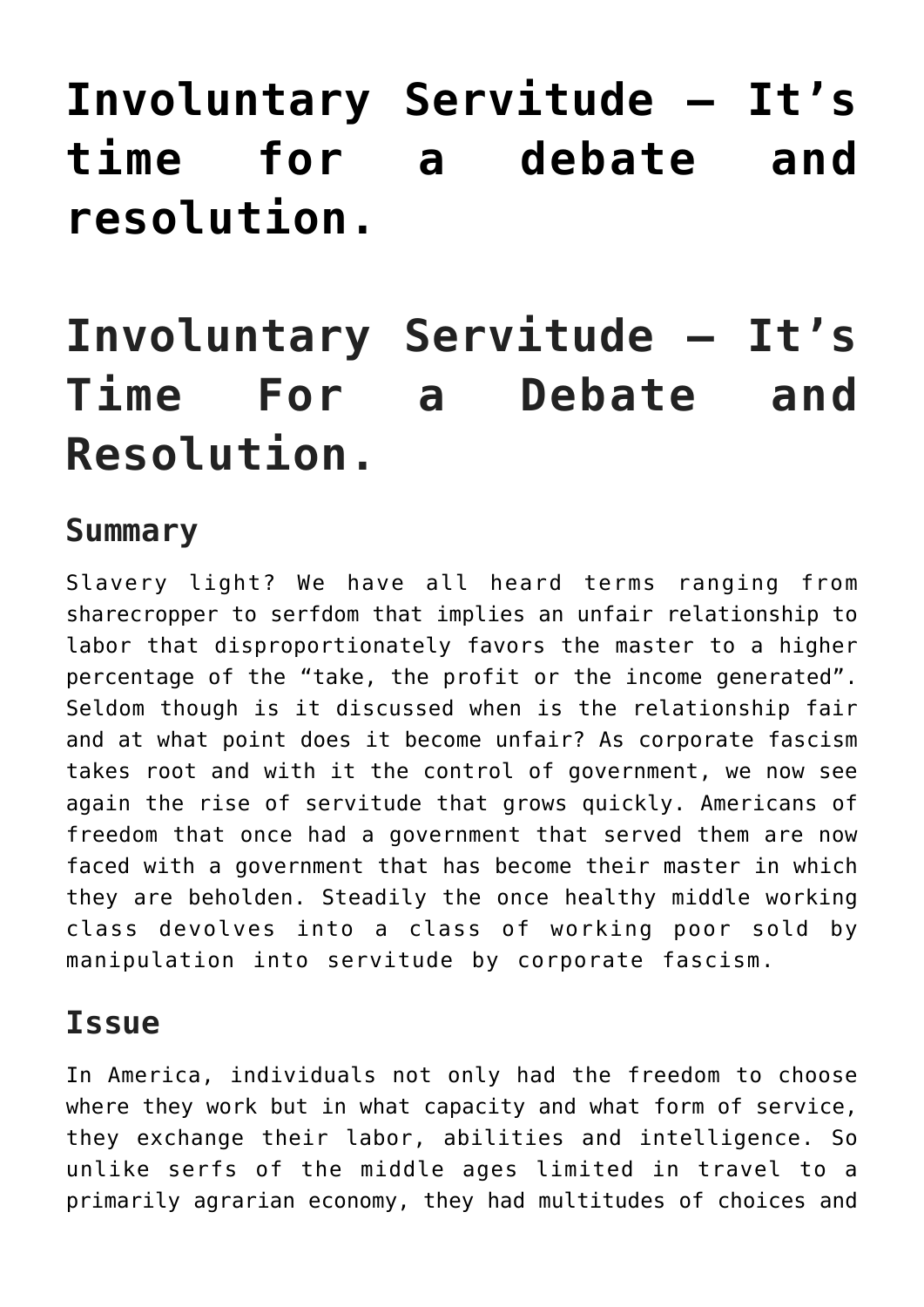opportunities and thereby could choose and avail to a job of their choosing.

However, an aspect of modern American life has been the deterioration of how much income the working class gets to retain not from their employer but rather societal government itself. Since the deceptive passage of the Sixteenth amendment in 1913, steady erosion of share of retention of income has occurred. Politically Promised in 1913 with its passage, taxation would initially only apply to the wealthy with a tax rate of 2% over income of \$800 (\$21,000 in 2020 dollars). Yet it has steadily increased to where now the working class primarily supports the bulk of taxation with a significant proportion of their income taken. Taken directly but even more by deception with hidden employment taxes, fees, licenses and mandates based on their employment. This drives up costs of employment resulting in reduced wages to the employee while supporting translocation of production out of country.

Employment is now primarily service employment of distribution and hospitality. The working class has been forced to accept declining real wages while at the same time facing increased taxation.

So, it is long past time to have that debate of at what point is the line crossed that a person is no longer free but rather an indentured servant to government? Very much like former kings to slave masters, the government now is ever promising to "take care" of their serfs with promises of universal health care to a basic monthly allowance to "good children" citizens. All in exchange for a highly disproportionate amount of the citizen serfs earned income and confiscation of their property.

So, when does a person no longer remain free? It seems intuitive to human nature that a universally accepted tipping point is of half way. Once something exceeds a mid-point it begins to tip in the other direction. Apply this to income